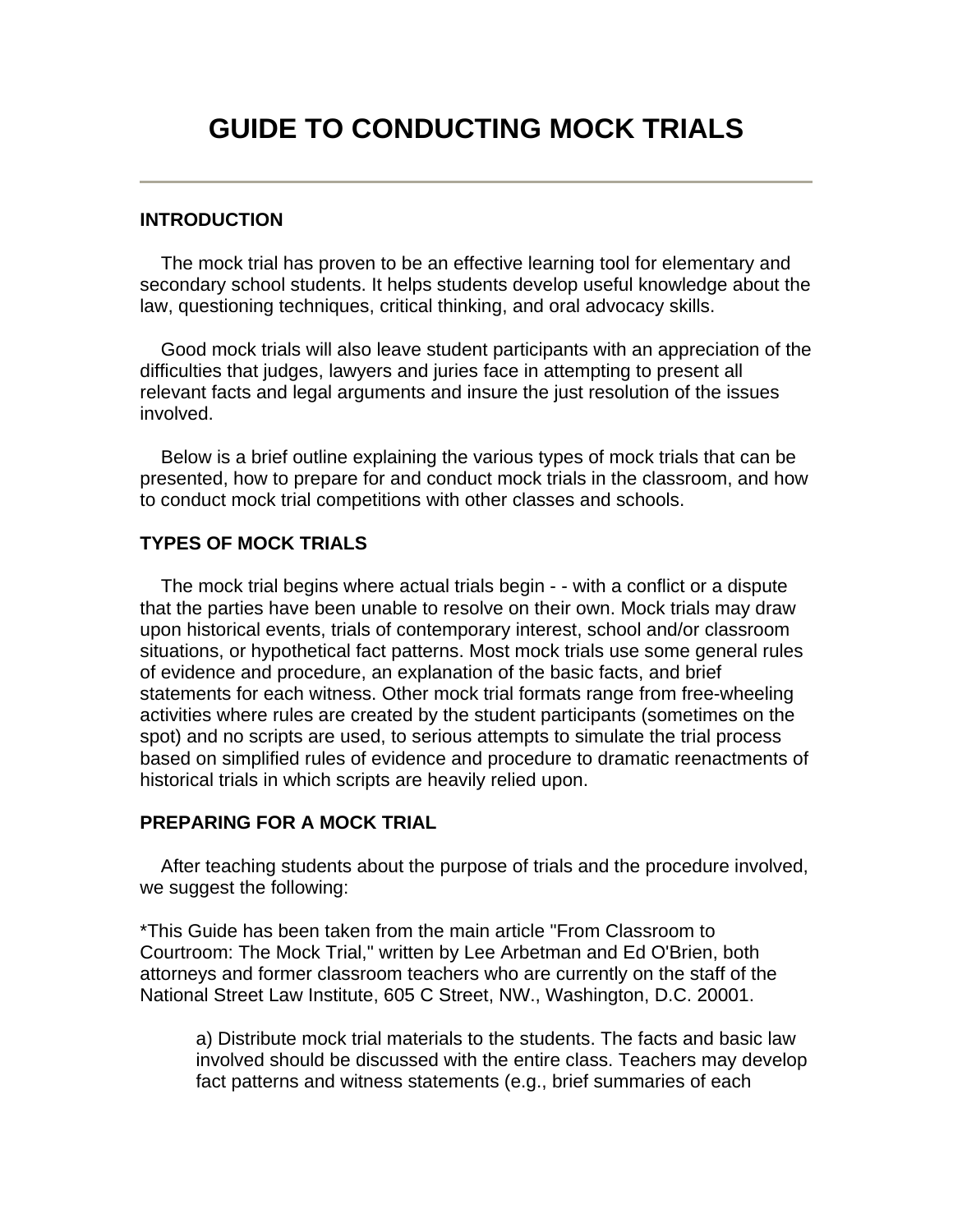witness' testimony), have students develop them, or use the materials provided in this package.

b) Try to match the trial to the skills and sophistication of your students. For example, if your students are unfamiliar with mock trials, you probably should begin with a simple exercise. Remember that the aim of mock trials isn't always to imitate reality, but rather to create a learning experience for students. Just as those learning piano begin with simple exercises, so those learning mock trials can begin simply and work up to cases which more closely approach the drama and substantive dimensions of the real thing.

c) Students should be selected to play attorneys and witnesses, and then groups formed to assist each witness and attorney prepare for trial. A case could easily involve the entire class. For example, at least two could be assigned as attorneys for each side. In addition, four students are needed as witnesses and twelve students can serve as the jury. Such a division of tasks directly involves approximately two dozen students $_1$  and others can be used as bailiff, court reporter, judge, and as possible replacements for participants, especially witnesses, in the event of an unexpected absence. Still other students may serve as radio, television or newspaper reporters who observe the trial and then "file" their reports by making a presentation to the class in the form of an article or editorial following the trial.

d) Students work in the above mentioned task-groups in class for one or more class periods, with the assistance of the teacher and an attorney or law student. During the preparation time, jurors might explore the role of the jury, the historical development of the jury system, and other topics related to their part in the mock trial. Student attorneys should use this time to outline the opening statements they will make. Because these statements focus the attention of the jury on the evidence, which will be presented, it will be important for these students to work in close cooperation with all attorneys and witnesses for their side.

Student attorneys should develop questions to ask their own witnesses and rehearse their direct examination with these witnesses. Witnesses should become thoroughly familiar with their witness statements so that their testimony will not be inconsistent with their witness statements. (These statements which may be considered to be sworn to pretrial depositions or affidavits, can be used by the other side to impeach a witness who testifies inconsistently with the statement.)

On direct examination (that is, either the plaintiff's or defendant's attorneys questioning their own witnesses), questions should not be leading - - they should not have the answer included as part of the question. Leading questions may,